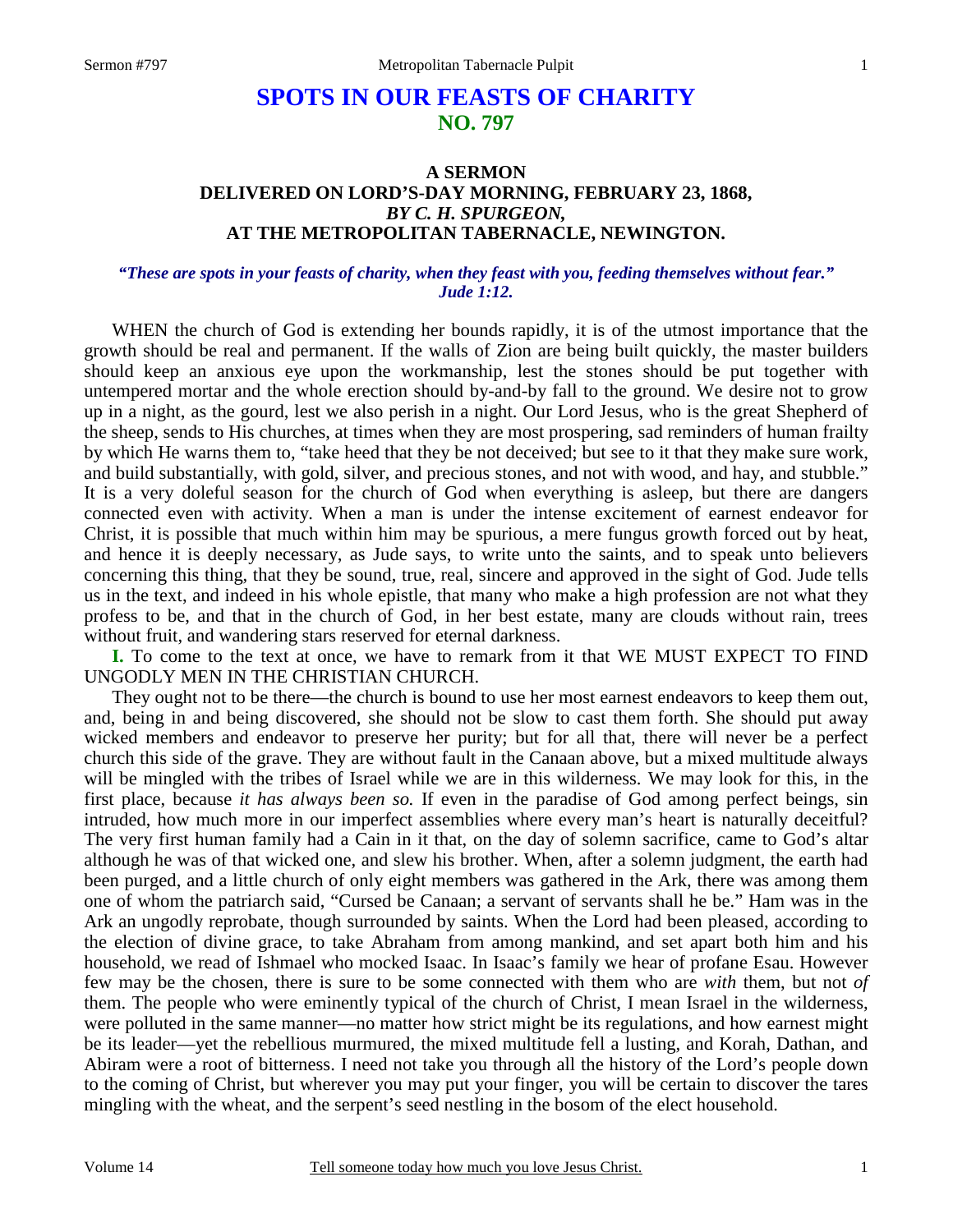As for the days since the coming of our Master, this fact is painfully conspicuous. Our Lord had but 12 disciples who were near to Him, and yet He said, "I have chosen you 12, and one of you is a devil." The name of Judas will go down to eternity stamped with the curse, "It was better for that man that he had never been born." Afterwards, when Jesus had ascended, and the Spirit of God had been given, when the church had all things in common, and was in her first love, yet we read of Ananias and Sapphira who hypocritically pretended to have given their substance, when they had kept back much of it, and upon them the stern voice of Peter pronounced sentence of immediate death. So early were the liar and the hypocrite found within the gates of Zion; pristine purity could not utterly exclude the unworthy. Look again at the church in Samaria. The preaching of Philip had stirred the city, and a pretender to magic who had deluded the people, professed to become himself, a believer. He believed, it is said, and was baptized; but his heart was not right in the sight of God; his faith was not the faith of God's elect. How solemn were the words of Peter to him, "You have neither part nor lot in this matter...For I perceive that you are in the gall of bitterness, and in the bonds of iniquity!" The hateful name of Simon Magus is another proof that the church of Christ, in her most zealous state, cannot expect to be clear of the basest of men. Our own observation and the history of any branch of the Lord's church will go to show the same thing. It is said that the emperor Frederick III once heard a courtier declare that he desired to go to a place where he should find no hypocrites. "Then," said his majesty, "You need to go beyond the frozen ocean, where there are no men; and if you should reach the place, there might be one hypocrite even there." It would be difficult to find any association of persons in which there are no unworthy individuals, and among those companies which are most select, you may frequently discover the worst of men.

Further, this might be expected to be so because of *the many inducements which exist to tempt unscrupulous men to assume the Christian name.* Few inducements, I grant you, existed when the stake, the axe, or death in the amphitheater were the only reward for following the Lord Jesus; but many inducements are there nowadays—when to be a Christian is to be respected, when the Christian profession introduces you into good society, secures you trust and credit in your business, and procures customers for your shop; when religion is altogether a most comfortable and respectable thing, it is no wonder that knaves adopt it. Persecution has not ceased—there are Christians who have to endure much of it; but, on the other hand, many make a good thing of their profession, and some cunning rogues have proved that they could not have adopted a better trick for succeeding in life than taking up the garb of piety. Do you wonder, therefore, if persons should be found who thrust themselves upon sacred ground, and brave all consequences of future punishment? See yonder eagle, how it mounts. Does it care for the ethereal blue, or aspire to commune with the stars of heaven? Not a whit—such airy considerations have no weight with the ravenous bird; and yet you will not wonder that it soars aloft when you remember that it thus obtains a broader range of vision, and so becomes the more able to provide for its nest. It mounts towards heaven, but it keeps its eye evermore upon the outlook for its prey. No celestial impulse is needed; its love of blood suffices to bear it aloft. It soars only that it may flash downwards with fell swoop upon the object of its desires. Wonder not that men with the hearts of devils yet mount like angels—there is a reason which explains it all. That wild ass would not bray if there would be no fodder. Men would be less in a hurry to avow their pretended faith if there were no advantages to be gained. The rower in the boat sits with his back to the shore, but is all the while pulling towards it; many tug the oar towards the world which they pretend to have renounced. How many are like that famous painting of the olden time in which the artist depicted what seemed at a distance a holy friar with his hands crossed in devotion, and a book before him, looking like a saint indeed—but when you came close to the venerable impostor, you found that his hands, though clasped, enclosed a lemon, and instead of a book, there was a punch bowl into which he was squeezing the juice. Many an inn has an angel on the sign, and a devil for the landlord. Fair outside is often foul within. To seem to be answers men's purposes so well, that it is little marvel if pretenders swarm like the flies in Egypt's plague!

Moreover, brothers and sisters, we might have reckoned that there would be ungracious men mingled with the people of God, since *it is clear* to every thoughtful man that *this must be one of the craftiest designs of Satan.* In what way can Satan so seriously damage the church of God as by thrusting unworthy persons into it? While men slept the enemy came and sowed tares among the wheat, because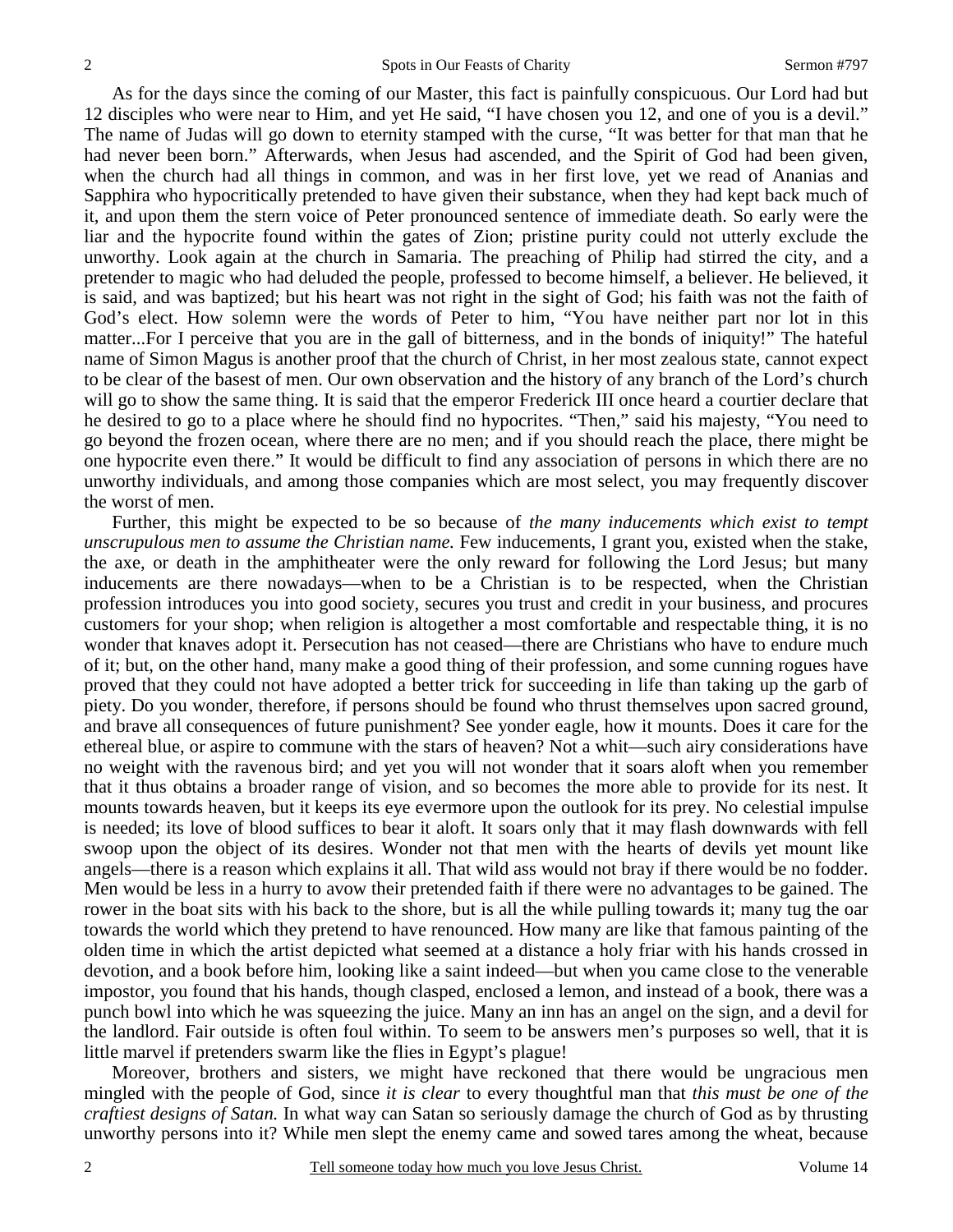the tares would take away the nourishment from the wheat and help to choke it, and prevent it from yielding so rich a harvest. The Greeks, outside the walls of Troy, were unable to storm the city, but after a long war they succeeded by using the stratagem of the wooden horse. Putting some few Greeks within the hollow monster, they pretended to flee, and left the horse to be dragged within the gates of Troy by the infatuated Trojans. In the dead of night, out came these traitor Greeks and opened the gates to their friends outside. Satan knows right well that one devil in the church can do far more than a thousand devils outside her bounds. He understands that all the blasphemers, and atheists, and free-thinkers, and so on that ever assailed the bastions of the church of God could not do one tenth as much mischief to her as those who pretend to be followers of the bleeding Lamb, and in secret are crucifying the Lord afresh, and putting Him to an open shame. If there are any here of this sort, and I fear there are, I do beseech you look to yourselves—you are cat's paws for the evil one, mean tools of the fallen spirit; blush to be so degraded. How sad to be a miserable skulker in the service of the prince of darkness! Better, surely, if honor is what you seek, to fight for Satan openly and avowedly; wearing the black plume and the diabolical uniform, than to be a base, cowardly assassin, sneaking into the ranks of the godly to stab them in the dark. None but pirates sail under false colors, and the yardarm is the best place for them. O you snake in the grass, you serpents who insinuate yourselves so craftily, how shall you escape the damnation of hell? That foul fiend, who now employs you upon his secret service, laughs in his sleeve as he foresees the triple bands of flame with which you will be bound forever. O that you could repent and turn from your base and crooked ways, for otherwise your end will be terrible, and your doom eternal.

Further, my dear brothers and sisters, it is a very sad reflection that we may always expect to find ungodly men in the church of God, for numbers *come there, at first, through indifference.* I will excuse many, in some respects, for being found numbered with God's people though unconverted—I excuse them to some degree, for I believe that they were honest when at first they were added to the church. They were never saved, of course; but they thought they were. Never having had a true sense of sin, they nevertheless experienced some alarms, and they set down those alarms for repentance. Although they have never truly believed in the Lord Jesus, they have felt a degree of peace, and have come to look upon this treacherous calm as the result of true faith. They have never really received a new heart, still, there is a measure of reformation, and they mistake the outward for the inward. They were excited by the earnestness of God's people, and under a thrilling sermon they were made to feel as they had not felt before, and straightaway, the wish being father to the thought*,* they concluded they had passed from death unto Life while they still remained dead in trespasses and sin. At first, a few fears may have passed their minds, but by degrees, finding these fears uncomfortable, and Satan determining to blind their eyes and sear their consciences as with a hot iron, they at last made no further inquiries, but went straightaway onward to ruin with their eyes closed, believing that they were on the road to glory. It is said that a certain player had acted the part of Richard III so admirably, and had thrown his whole soul into it so thoroughly, that he imbibed the idea that he was actually a king, and he became so extravagant in his living, and withal so haughty in his behavior, that he brought himself first to contempt, and next to beggary. Doubtless there are many who at first were mere actors who at last have grown into the conceit that the part which they have merely acted is a reality, and so they have continued to strut with all the pride of Pharisees till God has plucked the mask from off their wicked faces, and set them up to be butts for the arrows of eternal contempt. Oh, beware lest that should be our lot, lest, inadvertently to ourselves at the first, being mistaken, we should at last become miserable dupes and deceivers of others!

We might naturally expect to find hypocrites, formalists, and unconverted persons in the church of God because *human nature is bad enough for anything and everything.* If there is an evil which is detestable beyond all others, for that very reason will men run to it; nothing can be more evil than hypocrisy, nothing more base than to assume a character which is not properly your own, nothing more horrible than apostasy from plighted vows and promises; but for that very reason, he who knows the heart of man to be deceitful above all things and desperately wicked, might expect to find men rioting in such evil. There is no water so deep but fish will swim in it; no pond so foul but frogs will live in it; no mire so filthy but swine will wallow in it, and no sin so damnable but man will commit it. Men will even seek out ways and means of making themselves more and more proficient in the most evil of vices, each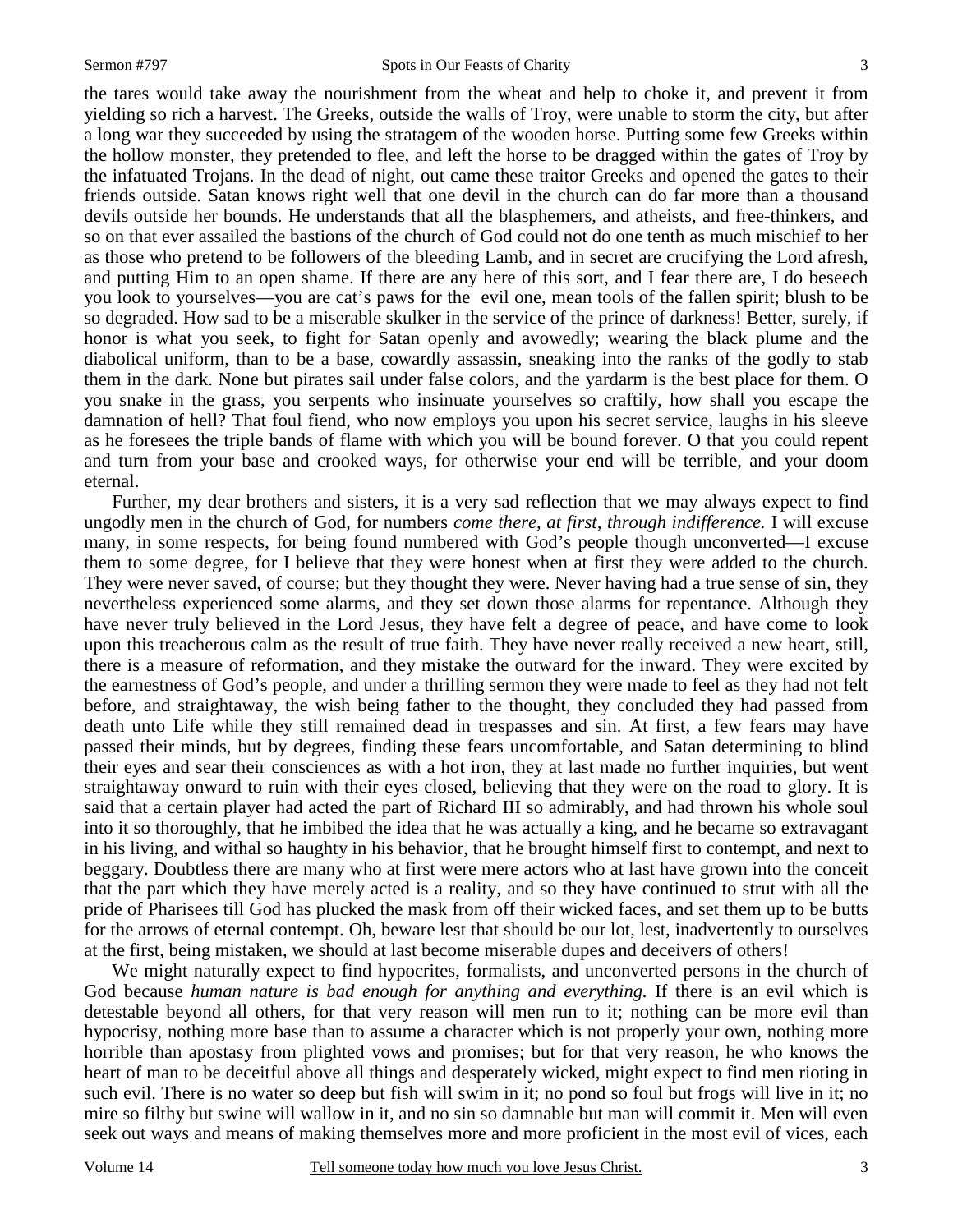one competing with other men. The world is getting mightily accomplished in falsehood, and has learned to deceive in the most dexterous manner, and while professors of the art of hypocrisy are so numerous, there is no hope of the trade dying out. I expect to see great offenders, for I am told by inspired penmen that evil men and seducers will wax worse and worse. I expect as the ages roll on to see good men grow better, and bad men grow viler, for each age is in advance of its predecessor. If in these last ages there should arise monsters of iniquity exceeding Nero and Caligula in infamy, we must not be astonished, for long practice of sin makes men proficient therein. The earth is ripening, and men's characters are rotting to the uttermost degree of corruption. This is the age of villainy, the chosen era of shams, lies, and hypocrisies, and we must expect to see more and more of the boiling over of the sink of iniquity which lies in human nature. Be not startled, if in these last days there should be seen whole herds of wolves in sheep's clothing, deceivers and defamers of the church, for even so have we been warned by the voice of God.

**II.** In the second place, UNGODLY MEN DO SERIOUS MISCHIEF IN THE CHURCH OF GOD.

We are told in the text that they are *spots* in our *agape*, or feasts of love. It is a solemn reflection that *they defile the church before God;* they are spots upon her face, they mar her beauty in the eyes of her heavenly friend. When the Lord looks upon His church in Christ, of course she is always fair, but when He looks upon her in *herself,* the defilements which came upon her through the ungodly provoke Him, and He is led to send chastisements upon her, and for a while, to withdraw the converting power of His Spirit, and the comforting power of His promises. Dear friends, we can little tell how much of evil may be brought upon any community by wicked persons in the midst of it, and we little know how much good may be kept back from the general body of the church of God by those ungodly professors who are living in uncleanness, and yet pretend to have fellowship with God.

They are *spots upon the church's sacrifice.* According to the Jewish law, no beast could be offered to God which was blemished. What an awful thing it is when a wicked man becomes a church member, and in public, as he prays in the name of the church, offers to God an unclean hypocritical prayer! What a filthy prayer that must be which comes from the lips of the man who is the slave of vice, and yet dares stand up in the public sanctuary to lead the devotions of others! Can God bear such infamy? Must not the whole service be polluted thereby? Such a man at the Lord's Table! How he profanes the sacred feast! Such a man preaching, for there have been many such! How he dishonors the name of minister! Such a man passing round the sacramental cup! What despite to the precious blood! Why, I wonder, when I think of it, that such solemn feasts, since they have been, as far as such persons were concerned, deliberate mockeries—have not brought down the thunderbolts of God upon those who were engaged in them! It is an awful thing to have such loathsome sacrifices laid upon our altar in our name—truly; we knew not of the offenders' guilt, our sin was therefore a sin of ignorance. May the Lord have mercy upon us. When Joshua led his troops to Ai they were defeated, not for lack of courage, nor for lack of wit, nor for lack of armed men for the fight—they were put to the rout before their adversaries for no other reason than because Achan was in the camp, and had hidden in his tent the goodly Babylonian garment and the wedge of gold. Think me not severe if I speak with indignation of any who have turned aside unto crooked paths after standing high among the Lord's people—from my soul I pity such, I bewail them in my inmost heart, but yet for Christ's sake, and His people's sake, I feel towards them concerning their iniquity as Joshua did when he spared not the sentence, but adjudged the offender to his doom. Even though confession was made, yet every true-hearted Israelite cast a stone at the man who had made Israel naked before her enemies, saying, "Why have you troubled us? The Lord shall trouble you this day." The church must be purified and cleansed, for our Lord's fan is in His hands, and He will thoroughly purge His floor. He who winks at sin becomes a partaker in it. God would have us put away the unclean thing from the midst of us, lest we be utterly polluted, and become an abomination in His sight. O you professors who are not living as you should live, you who are practicing secret sin, you members of the church who, unknown to us, are wallowing in evil, I do beseech you go forth from among us of your own accord, before the Lord launches out His plagues upon you. Get away from us lest double judgment fall upon you. As for us, when your case is clear, we dare not excuse you; we hate even the garment spotted with the flesh, and much more those filthy dreamers who wrap their lusts about them as a robe. If you have any reason left, you will surely prefer, if lost at all, to perish without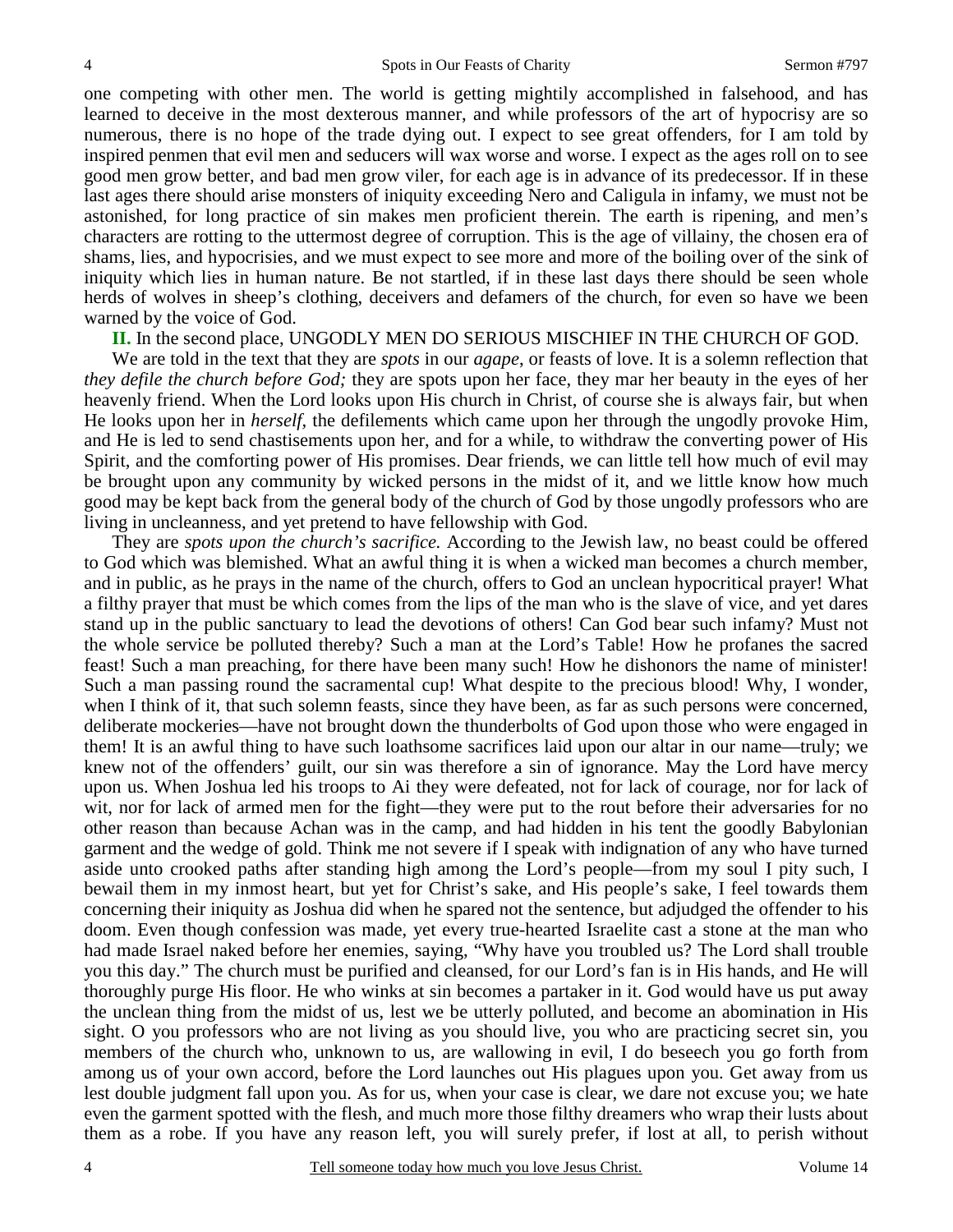incurring the double vengeance which awaits deceivers. Repent and forsake your iniquities that your sins may be blotted out, but if you will not do this, at least cease to dishonor the church of God by your false professions.

Furthermore, the ungodly in the Christian church do her mischief in the next respect because *they defile her in the eyes of the world,* "These are spots in your feasts of charity." They defile the Christian church in the judgment of onlookers. The world is always glad to find a stick with which to beat the church. It so thoroughly hates professors of godliness, that it only wants a chance to spring upon them as a lion upon his prey. As soon as one professor goes aside, men say, "Ah, just so! That is one herring out of the barrel; they are all alike." And yet if a man gets a bad shilling, he does not conclude that all shillings are bad. Men know that the existence of hypocrites does not prove that all Christians are such. They frequently say so, but they know better; you need not be in any hurry to answer them; they know that they lie in their throats when they declare all Christians to be deceivers, for they must know that there are hundreds who are not such, whose lives are pure and holy, and in every way according to their professions. They know that if they were to treat any body of men in the same way as they treat the church, they could not stand the test. Have there been no thieves in the House of Commons? Are the members of our legislature therefore all rogues? Doubtless some of them have no honesty to spare; but are there no honorable men? Was there ever a club in the entire world without disreputable persons in it? Was there ever any association of men that might not be condemned, if the fool's rule was followed, of condemning the wheat because of the chaff? When with all our might and power we purge ourselves of deceivers as soon as we detect them, what more can we do? If our rule and practice is to separate the unholy as soon as we unmask them, what more can virtue itself desire? I ask any man, however much he may hate Christianity, what more can the church do than watch her members with all diligence, and excommunicate the wicked when discovered? It is a foul piece of meanness on the part of the world that they should allege the faults of a few false professors against the whole church—it is a piece of miserable meanness of which the world ought to be ashamed! Nevertheless, so it is, "Ha! Ha!" they say, "So would we have it! So would we have it!" The daughter of Philistia rejoices, and the uncircumcised triumphs when Jesus is betrayed by His friend, and sold by His traitorous disciple. O deceitful professor, will not the Lord be avenged upon you for this? Is it nothing to make Jesus' name the drunkard's song; nothing to make the enemy blaspheme? O hardened man, tremble, for this shall not go unpunished!

I must add here, that *this defilement falls upon us too.* We cannot mix with deceitful and wicked men without feeling conscious that we have been in contact with pitch, and have been defiled thereby. Who sits with a leper without danger of contagion? To talk over the sin of a false professor is injurious to the mind. We cannot deal with the sin of a brother, even in the way of discipline, without a degree of evil to our own hearts. I believe the reading of newspaper reports of criminal trials is as instructive a school for iniquity as any the devil himself could have invented—and to go into details with the person before your eyes is even more so. When we read or hear of sin, whether we are conscious or not of the effect, there is always defilement left upon the mind. The church of God, being conscious of the contagion which a sinner leaves in the camp, should daily sanctify herself. Let us proclaim a daily repentance for the unknown sin among us. We are all as one body as soon as we join the Christian church, and in some sense the sin of one is the common fault of the whole. Leaven in one chamber is leaven in the house; the plague in one house is the plague in the city. We must not say, "Oh, I cannot help the fault of such a one." He is one with us: we must all be humbled before God when there is anything wrong in the case of anyone, for he is one of the family; was he not a member of the same body? Is not the whole body concerned in the sickness or sin of the least member? There should be a daily walking near to God, a daily seeking of mercy, a daily humbling, a daily coming to the precious blood of Jesus for Restoring grace, that so the defilement may be removed and the spots in our feasts of charity may be purged.

**III.** I come, thirdly, to a very important point. THE UNGODLY IN THE CHURCH OF GOD ARE GENERALLY VERY MUCH AT THEIR EASE THERE.

This head I trust may greatly comfort some who are afraid of sin by showing them that they are not hypocrites, *"Feeding themselves without fear."* These men have no right to come to the love feasts, have no business whatever in the communion of God's people, but there they were, without the slightest fear. They have no fear as to whether they are saved or not; they do not trouble their heads to examine—they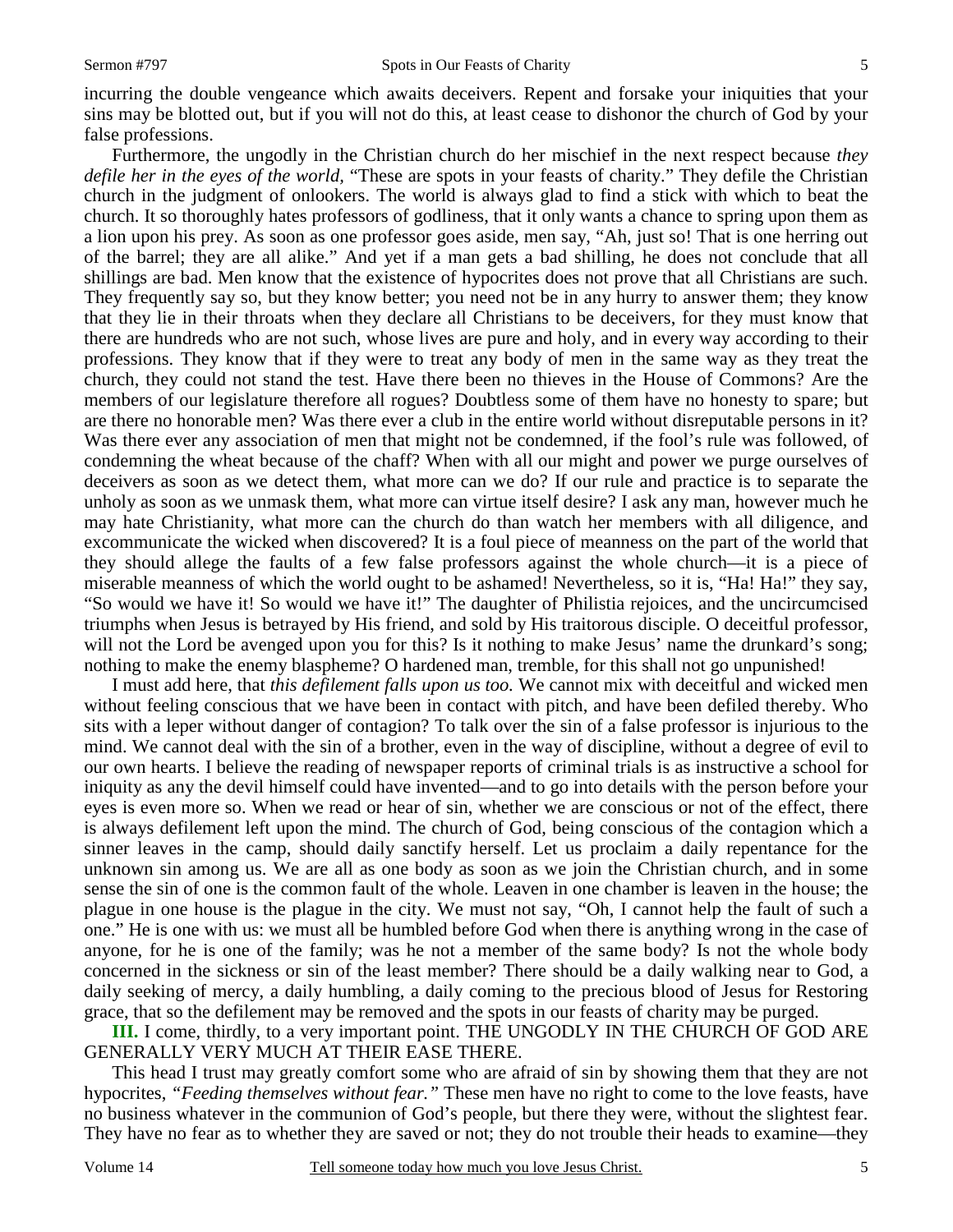take it for granted. They say, "Oh well, we are as good as other people," and so they carelessly dismiss all self-examination. They have no fear about the present, they take all for granted, and let well enough alone. If accused of sin, they stand up and deny it, lying in the face of God's people without the slightest blush; they have no fear concerning the future, although running into present difficulty and ensuring to themselves eternal damnation. They have no bands either in life or death; they are unconscious of fear; they look the happiest of people, wearing a perennial smile, and looking the image of peace. I have seen the genuine child of God afraid lest he should not be truly regenerate, trembling and alarmed, conscious of his present imperfections, bemoaning them, often trembling because of temptations in the future, and afraid lest he might fall; fearful of death, and alarmed lest, after all, he should be a castaway; yet this trembler has been the genuine coin of God's realm about whom none were anxious but himself; while the base counterfeit has said, "Oh yes! I believe, I know I do; I am sure I am saved," while in his private life he is going from bad to worse, plunging himself into the sloughs of sin. My dear friends, seek after full assurance of faith, but do, do, do abhor anything like presumption. If your lives are not what they ought to be, I beseech you do not be too confident. "By their fruits you shall know them." If there are any of you living in sin, I do not care what doctrines you have received, or what experience you may boast, I am afraid for you if you are not afraid for yourselves. I entreat you, do not lull your souls into peace while your lives are ungodly, for it will be, "Peace, peace, where there is no peace." You cannot be perfect, I grant, and salvation is not by works, but by divine grace, but at the same time, "Be not deceived, God is not mocked; whatever a man sows, that shall he also reap." Do I cut any of you sharply? I mean to cut: I only wish I could cut deeper, but my fear is that those who are the best will feel it the most. I know they will, and those who need it most will say, "I am glad the preacher is faithful, but his censures do not apply to me." Remember Cowper's words*—* 

## *"He who never doubted of his state, He may, perhaps he may, too late."*

Heedless and Too-Bold fell into the ditch. He who is too sure with a carnal security that is not based upon the promise nor rested upon Christ, will sooner or later find himself compelled to make his bed in hell. I do wonder when I look at the text, that these people should feed themselves without fear at the feasts of charity. I suppose this may allude to the love feasts, but also to the Lord's Supper. How an ungodly man can drink the wine which typifies the blood of Christ when he is all the while crucifying Christ, I cannot understand. I cannot comprehend how he can break bread at the Lord's Table when he is spending his life with harlots, or gaining money by dishonesty. But sin is an incomprehensible thing. Oh, the depths of human sin! My dear friends, if any of you are exhibiting this hardness of heart, pray God that you may be forgiven; but I almost fear you never will, for if there is a sin unto death, surely it must be such a sin as this—when a man can come to the solemn feasts of God's house without fear, while he knows that his heart is rotten, and, as Bunyan says, only fit to be tinder for the devil's tinderbox.

I shall leave this point when I have read to you from "Pilgrim's Progress" a passage which struck me yesterday as portraying the deceiver's doom. "Now, when they had passed by a little way, they entered into a very dark lane where they met a man whom seven devils had bound with seven strong cords, and were carrying him back to the door that they saw in the side of the hill. Now good Christian began to tremble, and so did Hopeful, his companion, yet, as the devils led the man away, Christian looked to see if he knew him, and he thought it might be one Turn-Away that dwelt in the town of Apostasy. But he did not perfectly see his face, for he did hang his head like a thief that is found. But being past, Hopeful looked after him, and saw on his back a paper with this inscription, 'WANTON PROFESSOR AND DAMNABLE APOSTATE.'" God grant that paper may never be put upon our backs, but by preserving grace may we be preserved to the last.

**IV.** I shall now conclude with the fourth point by asking this question—since it is clear that ungodly men are allowed to tarry for a while in the church of God, WHAT IS GOD'S INTENTION THEREIN? What is the lesson which He hereby delivers to you and to me this morning? That is our principal business—we have little to do with others, our business is with ourselves.

The first lesson is this—*God reminds every one of us of what we might have been but for His distinguishing grace.* Judas sells Christ, and his only reward is a halter to hang himself with. Why might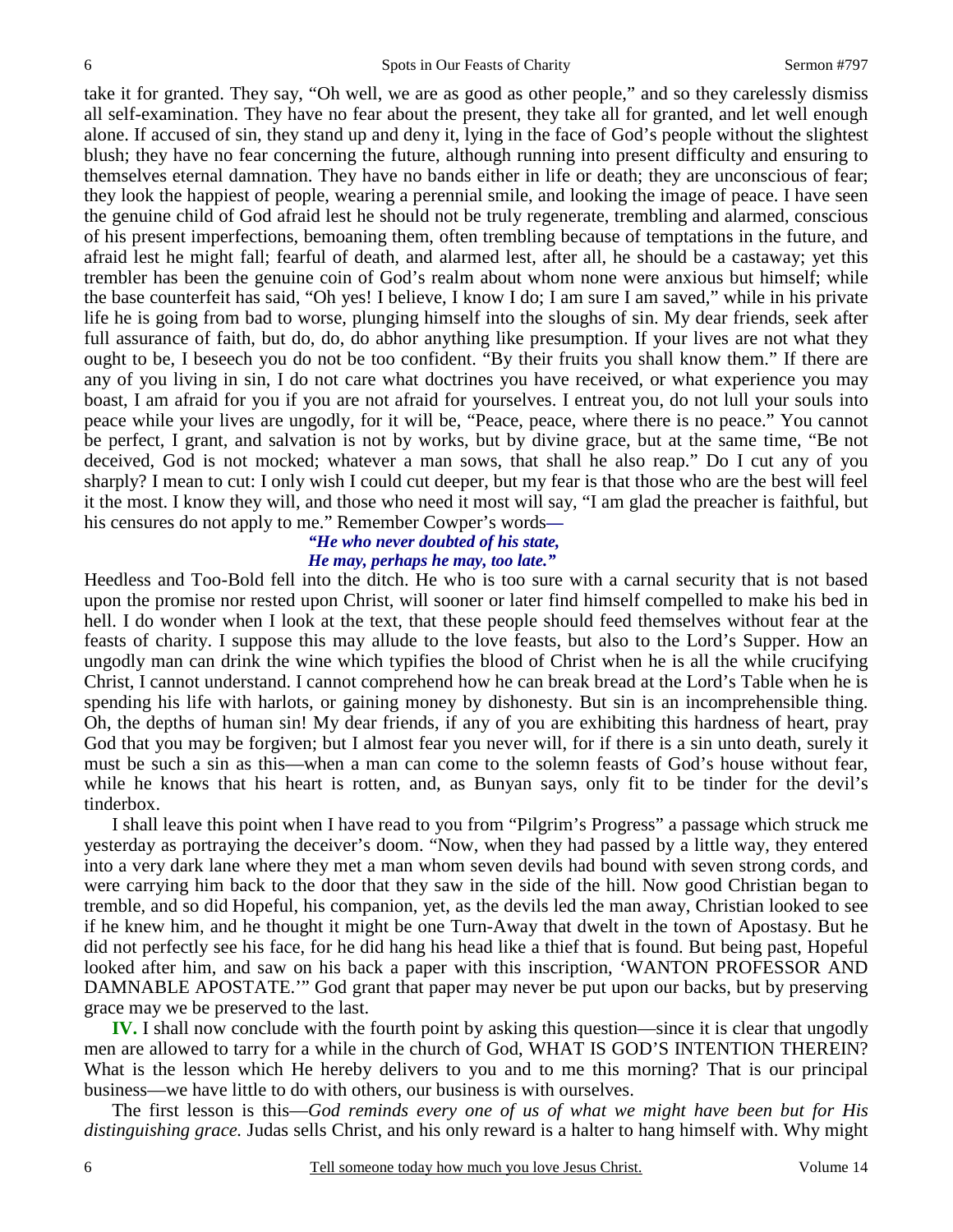not I have been Judas? Ananias dies with a lie in his throat—why might not *I* have been that unhappy man? Ask that question, Christian; is there any bitterness in your heart beyond the heart of Judas? Are you better than Ananias by nature? Is there any goodness in your constitution which would have kept *you* from their sin had you been left as they were? Judas was an apostle, mark you—a preacher, a miracle-worker—he dipped his hand with Jesus in the dish, and yet he sold Him—and why not you? Let not self-righteousness whisper, "Ah I never could have done so." How do you know that? Simon Peter said he never would forsake his Master, but before long, with cursing and oaths, he had denied Him. "Let him that thinks he stands, take heed lest he fall." What another man has done I may do; there are no depths of wickedness into which I might not have plunged had not preventing grace stayed my course.

In the second place, *the Lord bids us make sure work for eternity.* If we know that fair houses have fallen down, let us build upon a good foundation. If the wind has swept away rotten boughs, let us see to it that we are quickened with the vital sap. If the knife has already removed sundry dead branches, be it our prayer that we may be found fruit-bearing boughs, vitally united to Christ. When I think of those whom I have known who have turned aside in years past in my ministry, I feel concerned to say to myself, "Have *I* really repented, or was it all a sham? Am *I* now resting upon the Rock of Ages, or have I a fictitious confidence, a delusive trust? Am *I* really right with God? Do I love Him? Am I serving Him, or am I, after all, fascinated by some gigantic imposture which is leading me astray to serve myself? My brothers and sisters, I beseech you dig deep for eternity. Either make it sure, or have nothing to do with it! The paint and the tinsel are worth nothing; the masquerading and the pageantry of a mere profession will all be scattered to the winds in the great day of wrath. Get gold, not gilt; get the real metal, not the imitation, lest at the last, when you shall most need comfort, you shall find yourselves drowned in despair! Surely that is God's voice to us. Hear it, learn its teaching; practice it thoroughly!

In the next place, should not the departures from the faith of some professors *put us on our guard against our own special temptations?* I do not know how you are, each one of you, employed in life, but I know this, that there is a precipice near every man's foot, and a snare in every man's path. You may not fall into the temptation which besets me, and I may never fall into that which besets you; but there is a lure for every bird, bait for every fish. I would have you especially take heed of those things in regard to which you have ventured to the very edge. There are some things which are allowable up to a point; beware of going beyond the point. Yes, and beware of often going close to it, for the temptation is to go a little farther. Edged tools, long handled, wound at last. Beware of extraordinary temptations, watch against them. A child would generally stand on his feet in a gust of wind if he knew it was coming; but when the wind happens to come furiously round a corner, he may be taken off his feet. Mind you are well ballasted by prayer every morning before your vessel puts out to sea, or carrying the quantity of sail you do, you may be blown over upon the waves to your perpetual shipwreck. Watch constantly against those things which are thought not to be temptations. The most poisonous serpents are found where the sweetest flowers grow, and when Cleopatra would have an asp to poison herself, it was brought in a basket of fair flowers. Beware of arrows shot from a golden bow, or by a woman's hand. "Watch and pray lest you enter into temptation." I feel as if I could go round among you, and take everyone by the hand, and say, "My brother and my sister, will you also go away?" Oh, if you would answer, "No, we will follow the Lamb wherever He goes," then I would reply in my Master's words, "What I say unto you I say unto all, Watch."

Further—the lessons are many, but I will be brief upon each one—should not this make us *pray more for one another?* When a member of the church under my care has sinned, I have asked myself, "Did I always pray for that man?" That is a question for you also. Do you know of some sister in Christ who has dishonored the faith? You have known perhaps the temptation: did you ever pray for her pointedly for her? Did you warn her affectionately of her danger? I am afraid the answer would have to be, "I am afraid I have not." But are we clear of sin in such a case; are our consciences quite void of offense; should not all the mischief in the Christian church say to us, "Pray for one another, and by all means hold each other up"? Aid the tempted, remembering yourself also, lest you also be tempted. Whenever the enemy smites down one of the troops, the other soldiers should fill up the gap and stand together determined that the foe shall not kill another. Let every difficulty that comes to us only fuse us more completely into one, bring us into more compact squares and firmer battalions, determined that the